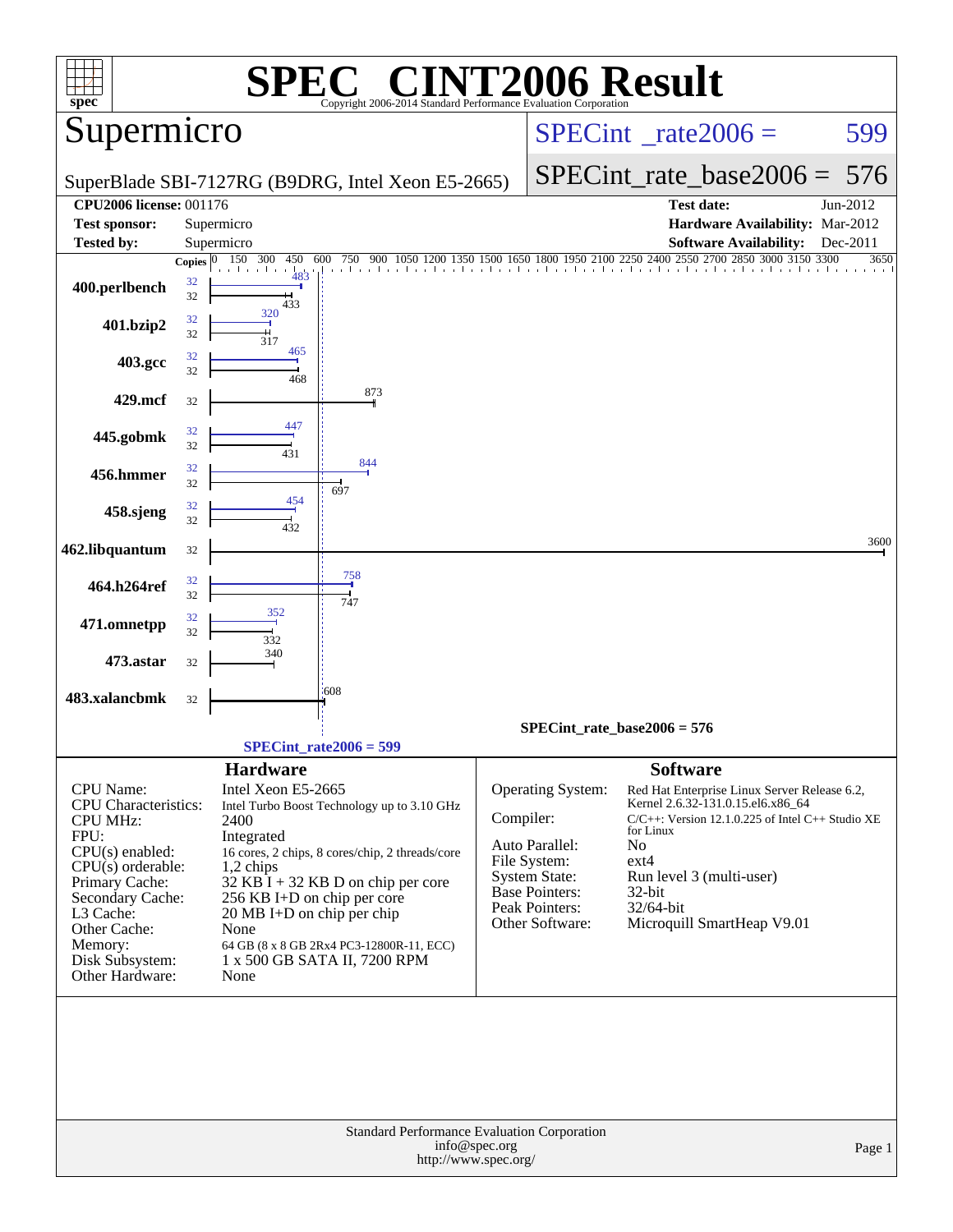

# **[SPEC CINT2006 Result](http://www.spec.org/auto/cpu2006/Docs/result-fields.html#SPECCINT2006Result)**

## Supermicro

## SPECint rate $2006 = 599$

SuperBlade SBI-7127RG (B9DRG, Intel Xeon E5-2665)

[SPECint\\_rate\\_base2006 =](http://www.spec.org/auto/cpu2006/Docs/result-fields.html#SPECintratebase2006) 576

**[CPU2006 license:](http://www.spec.org/auto/cpu2006/Docs/result-fields.html#CPU2006license)** 001176 **[Test date:](http://www.spec.org/auto/cpu2006/Docs/result-fields.html#Testdate)** Jun-2012

**[Test sponsor:](http://www.spec.org/auto/cpu2006/Docs/result-fields.html#Testsponsor)** Supermicro **[Hardware Availability:](http://www.spec.org/auto/cpu2006/Docs/result-fields.html#HardwareAvailability)** Mar-2012 **[Tested by:](http://www.spec.org/auto/cpu2006/Docs/result-fields.html#Testedby)** Supermicro **Supermicro [Software Availability:](http://www.spec.org/auto/cpu2006/Docs/result-fields.html#SoftwareAvailability)** Dec-2011

#### **[Results Table](http://www.spec.org/auto/cpu2006/Docs/result-fields.html#ResultsTable)**

|                                                                                                          | <b>Base</b>   |                |       |                |       |                |              | <b>Peak</b>   |                |              |                |              |                |              |
|----------------------------------------------------------------------------------------------------------|---------------|----------------|-------|----------------|-------|----------------|--------------|---------------|----------------|--------------|----------------|--------------|----------------|--------------|
| <b>Benchmark</b>                                                                                         | <b>Copies</b> | <b>Seconds</b> | Ratio | <b>Seconds</b> | Ratio | <b>Seconds</b> | Ratio        | <b>Copies</b> | <b>Seconds</b> | <b>Ratio</b> | <b>Seconds</b> | <b>Ratio</b> | <b>Seconds</b> | <b>Ratio</b> |
| 400.perlbench                                                                                            | 32            | 723            | 433   | 720            | 434   | 781            | 400 <b>l</b> | 32            | 647            | 483          | 641            | 488          | 650            | 481          |
| 401.bzip2                                                                                                | 32            | 975            | 317   | 972            | 318   | 1050           | 294          | 32            | 957            | 323          | 966            | 320          | 965            | <b>320</b>   |
| $403.\mathrm{gcc}$                                                                                       | 32            | 550            | 468   | 548            | 470   | 553            | 465          | 32            | 554            | 465          | 555            | 464          | 552            | 466          |
| $429$ .mcf                                                                                               | 32            | 334            | 873   | 332            | 879   | 334            | 873          | 32            | 334            | 873          | 332            | 879          | 334            | 873          |
| $445$ .gobmk                                                                                             | 32            | 778            | 431   | 778            | 431   | 777            | 432l         | 32            | 752            | 446          | 751            | 447          | 751            | 447          |
| 456.hmmer                                                                                                | 32            | 426            | 701   | 429            | 697   | 429            | 697          | 32            | 354            | 844          | 355            | 842          | 353            | 846          |
| 458 sjeng                                                                                                | 32            | 897            | 432   | 897            | 432   | 899            | 431          | 32            | 852            | 454          | 852            | 454          | 853            | 454          |
| 462.libquantum                                                                                           | 32            | 184            | 3600  | 184            | 3600  | 184            | 3600         | 32            | 184            | 3600         | 184            | 3600         | 184            | 3600         |
| 464.h264ref                                                                                              | 32            | 951            | 745   | 948            | 747   | 948            | 747          | 32            | 934            | 758          | 939            | 754          | 929            | 762          |
| 471.omnetpp                                                                                              | 32            | 601            | 333   | 603            | 332   | 604            | 331          | 32            | 569            | 352          | 569            | 352          | 570            | 351          |
| $473.$ astar                                                                                             | 32            | 660            | 340   | 660            | 340   | 662            | 339l         | 32            | 660            | 340          | 660            | 340          | 662            | 339          |
| 483.xalancbmk                                                                                            | 32            | 364            | 607   | 361            | 612   | 363            | <b>608</b>   | 32            | 364            | 607          | 361            | 612          | 363            | 608          |
| Results appear in the order in which they were run. Bold underlined text indicates a median measurement. |               |                |       |                |       |                |              |               |                |              |                |              |                |              |

#### **[Submit Notes](http://www.spec.org/auto/cpu2006/Docs/result-fields.html#SubmitNotes)**

 The numactl mechanism was used to bind copies to processors. The config file option 'submit' was used to generate numactl commands to bind each copy to a specific processor. For details, please see the config file.

#### **[Operating System Notes](http://www.spec.org/auto/cpu2006/Docs/result-fields.html#OperatingSystemNotes)**

Stack size set to unlimited using "ulimit -s unlimited"

#### **[General Notes](http://www.spec.org/auto/cpu2006/Docs/result-fields.html#GeneralNotes)**

Environment variables set by runspec before the start of the run: LD\_LIBRARY\_PATH = "/home/spec/libs/32:/home/spec/libs/64"

 Binaries compiled on a system with 1x Core i7-860 CPU + 8GB memory using RHEL5.5 Transparent Huge Pages enabled with: echo always > /sys/kernel/mm/redhat\_transparent\_hugepage/enabled Filesystem page cache cleared with: echo 1> /proc/sys/vm/drop\_caches runspec command invoked through numactl i.e.: numactl --interleave=all runspec <etc>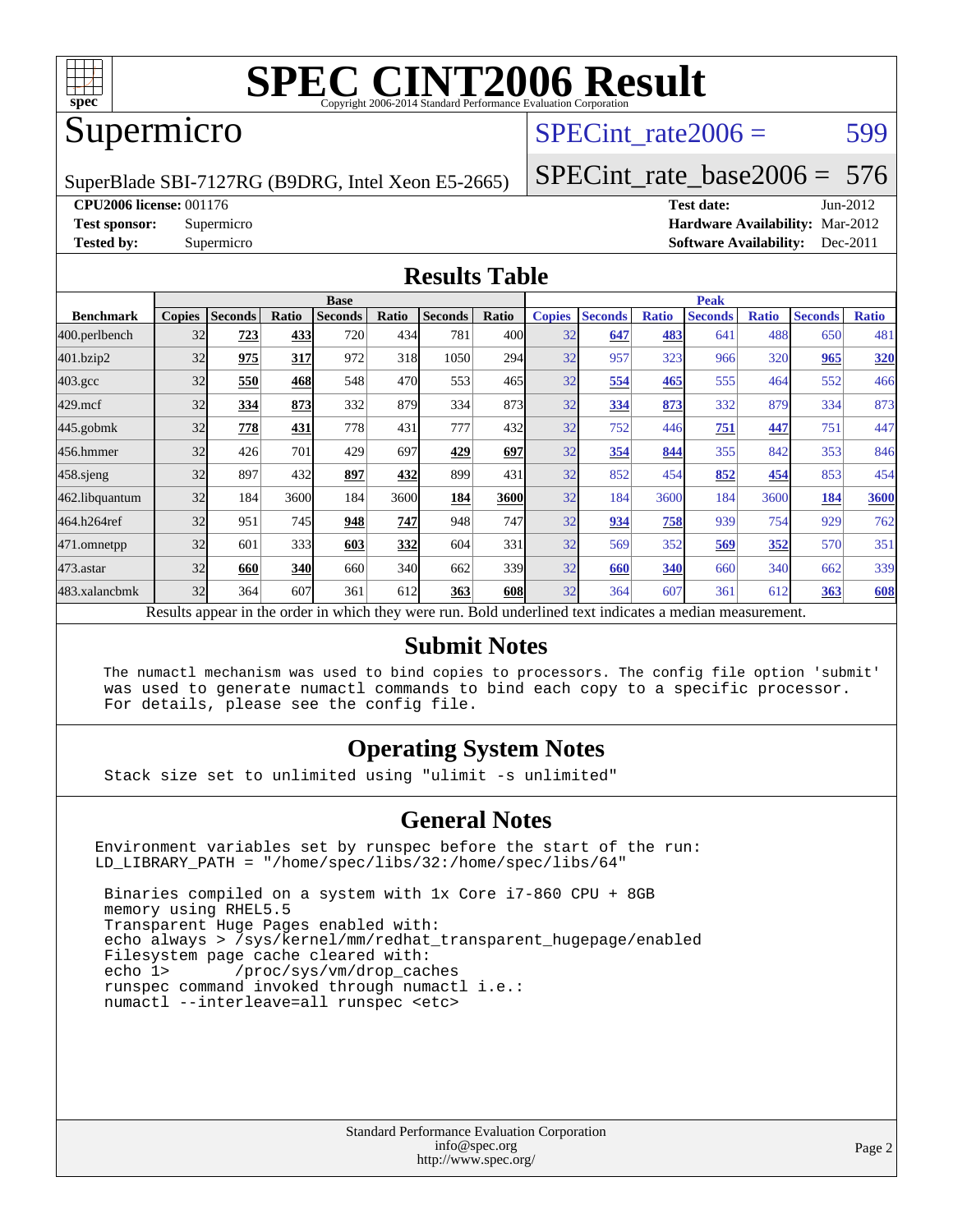

# **[SPEC CINT2006 Result](http://www.spec.org/auto/cpu2006/Docs/result-fields.html#SPECCINT2006Result)**

## Supermicro

SPECint rate $2006 = 599$ 

SuperBlade SBI-7127RG (B9DRG, Intel Xeon E5-2665)

**[CPU2006 license:](http://www.spec.org/auto/cpu2006/Docs/result-fields.html#CPU2006license)** 001176 **[Test date:](http://www.spec.org/auto/cpu2006/Docs/result-fields.html#Testdate)** Jun-2012

[SPECint\\_rate\\_base2006 =](http://www.spec.org/auto/cpu2006/Docs/result-fields.html#SPECintratebase2006) 576

**[Test sponsor:](http://www.spec.org/auto/cpu2006/Docs/result-fields.html#Testsponsor)** Supermicro **[Hardware Availability:](http://www.spec.org/auto/cpu2006/Docs/result-fields.html#HardwareAvailability)** Mar-2012 **[Tested by:](http://www.spec.org/auto/cpu2006/Docs/result-fields.html#Testedby)** Supermicro **Supermicro [Software Availability:](http://www.spec.org/auto/cpu2006/Docs/result-fields.html#SoftwareAvailability)** Dec-2011

## **[Base Compiler Invocation](http://www.spec.org/auto/cpu2006/Docs/result-fields.html#BaseCompilerInvocation)**

[C benchmarks](http://www.spec.org/auto/cpu2006/Docs/result-fields.html#Cbenchmarks):  $\text{icc}$   $-\text{m32}$ 

[C++ benchmarks:](http://www.spec.org/auto/cpu2006/Docs/result-fields.html#CXXbenchmarks) [icpc -m32](http://www.spec.org/cpu2006/results/res2012q3/cpu2006-20120626-23191.flags.html#user_CXXbase_intel_icpc_4e5a5ef1a53fd332b3c49e69c3330699)

#### **[Base Portability Flags](http://www.spec.org/auto/cpu2006/Docs/result-fields.html#BasePortabilityFlags)**

 400.perlbench: [-DSPEC\\_CPU\\_LINUX\\_IA32](http://www.spec.org/cpu2006/results/res2012q3/cpu2006-20120626-23191.flags.html#b400.perlbench_baseCPORTABILITY_DSPEC_CPU_LINUX_IA32) 462.libquantum: [-DSPEC\\_CPU\\_LINUX](http://www.spec.org/cpu2006/results/res2012q3/cpu2006-20120626-23191.flags.html#b462.libquantum_baseCPORTABILITY_DSPEC_CPU_LINUX) 483.xalancbmk: [-DSPEC\\_CPU\\_LINUX](http://www.spec.org/cpu2006/results/res2012q3/cpu2006-20120626-23191.flags.html#b483.xalancbmk_baseCXXPORTABILITY_DSPEC_CPU_LINUX)

#### **[Base Optimization Flags](http://www.spec.org/auto/cpu2006/Docs/result-fields.html#BaseOptimizationFlags)**

[C benchmarks](http://www.spec.org/auto/cpu2006/Docs/result-fields.html#Cbenchmarks):

[-xAVX](http://www.spec.org/cpu2006/results/res2012q3/cpu2006-20120626-23191.flags.html#user_CCbase_f-xAVX) [-ipo](http://www.spec.org/cpu2006/results/res2012q3/cpu2006-20120626-23191.flags.html#user_CCbase_f-ipo) [-O3](http://www.spec.org/cpu2006/results/res2012q3/cpu2006-20120626-23191.flags.html#user_CCbase_f-O3) [-no-prec-div](http://www.spec.org/cpu2006/results/res2012q3/cpu2006-20120626-23191.flags.html#user_CCbase_f-no-prec-div) [-opt-prefetch](http://www.spec.org/cpu2006/results/res2012q3/cpu2006-20120626-23191.flags.html#user_CCbase_f-opt-prefetch) [-opt-mem-layout-trans=3](http://www.spec.org/cpu2006/results/res2012q3/cpu2006-20120626-23191.flags.html#user_CCbase_f-opt-mem-layout-trans_a7b82ad4bd7abf52556d4961a2ae94d5)

[C++ benchmarks:](http://www.spec.org/auto/cpu2006/Docs/result-fields.html#CXXbenchmarks)

[-xAVX](http://www.spec.org/cpu2006/results/res2012q3/cpu2006-20120626-23191.flags.html#user_CXXbase_f-xAVX) [-ipo](http://www.spec.org/cpu2006/results/res2012q3/cpu2006-20120626-23191.flags.html#user_CXXbase_f-ipo) [-O3](http://www.spec.org/cpu2006/results/res2012q3/cpu2006-20120626-23191.flags.html#user_CXXbase_f-O3) [-no-prec-div](http://www.spec.org/cpu2006/results/res2012q3/cpu2006-20120626-23191.flags.html#user_CXXbase_f-no-prec-div) [-opt-prefetch](http://www.spec.org/cpu2006/results/res2012q3/cpu2006-20120626-23191.flags.html#user_CXXbase_f-opt-prefetch) [-opt-mem-layout-trans=3](http://www.spec.org/cpu2006/results/res2012q3/cpu2006-20120626-23191.flags.html#user_CXXbase_f-opt-mem-layout-trans_a7b82ad4bd7abf52556d4961a2ae94d5) [-Wl,-z,muldefs](http://www.spec.org/cpu2006/results/res2012q3/cpu2006-20120626-23191.flags.html#user_CXXbase_link_force_multiple1_74079c344b956b9658436fd1b6dd3a8a) [-L/smartheap -lsmartheap](http://www.spec.org/cpu2006/results/res2012q3/cpu2006-20120626-23191.flags.html#user_CXXbase_SmartHeap_7c9e394a5779e1a7fec7c221e123830c)

#### **[Base Other Flags](http://www.spec.org/auto/cpu2006/Docs/result-fields.html#BaseOtherFlags)**

[C benchmarks](http://www.spec.org/auto/cpu2006/Docs/result-fields.html#Cbenchmarks):

403.gcc: [-Dalloca=\\_alloca](http://www.spec.org/cpu2006/results/res2012q3/cpu2006-20120626-23191.flags.html#b403.gcc_baseEXTRA_CFLAGS_Dalloca_be3056838c12de2578596ca5467af7f3)

## **[Peak Compiler Invocation](http://www.spec.org/auto/cpu2006/Docs/result-fields.html#PeakCompilerInvocation)**

[C benchmarks \(except as noted below\)](http://www.spec.org/auto/cpu2006/Docs/result-fields.html#Cbenchmarksexceptasnotedbelow): [icc -m32](http://www.spec.org/cpu2006/results/res2012q3/cpu2006-20120626-23191.flags.html#user_CCpeak_intel_icc_5ff4a39e364c98233615fdd38438c6f2) 400.perlbench: [icc -m64](http://www.spec.org/cpu2006/results/res2012q3/cpu2006-20120626-23191.flags.html#user_peakCCLD400_perlbench_intel_icc_64bit_bda6cc9af1fdbb0edc3795bac97ada53) 401.bzip2: [icc -m64](http://www.spec.org/cpu2006/results/res2012q3/cpu2006-20120626-23191.flags.html#user_peakCCLD401_bzip2_intel_icc_64bit_bda6cc9af1fdbb0edc3795bac97ada53)

456.hmmer: [icc -m64](http://www.spec.org/cpu2006/results/res2012q3/cpu2006-20120626-23191.flags.html#user_peakCCLD456_hmmer_intel_icc_64bit_bda6cc9af1fdbb0edc3795bac97ada53)

458.sjeng: [icc -m64](http://www.spec.org/cpu2006/results/res2012q3/cpu2006-20120626-23191.flags.html#user_peakCCLD458_sjeng_intel_icc_64bit_bda6cc9af1fdbb0edc3795bac97ada53)

```
C++ benchmarks: 
    icpc -m32
```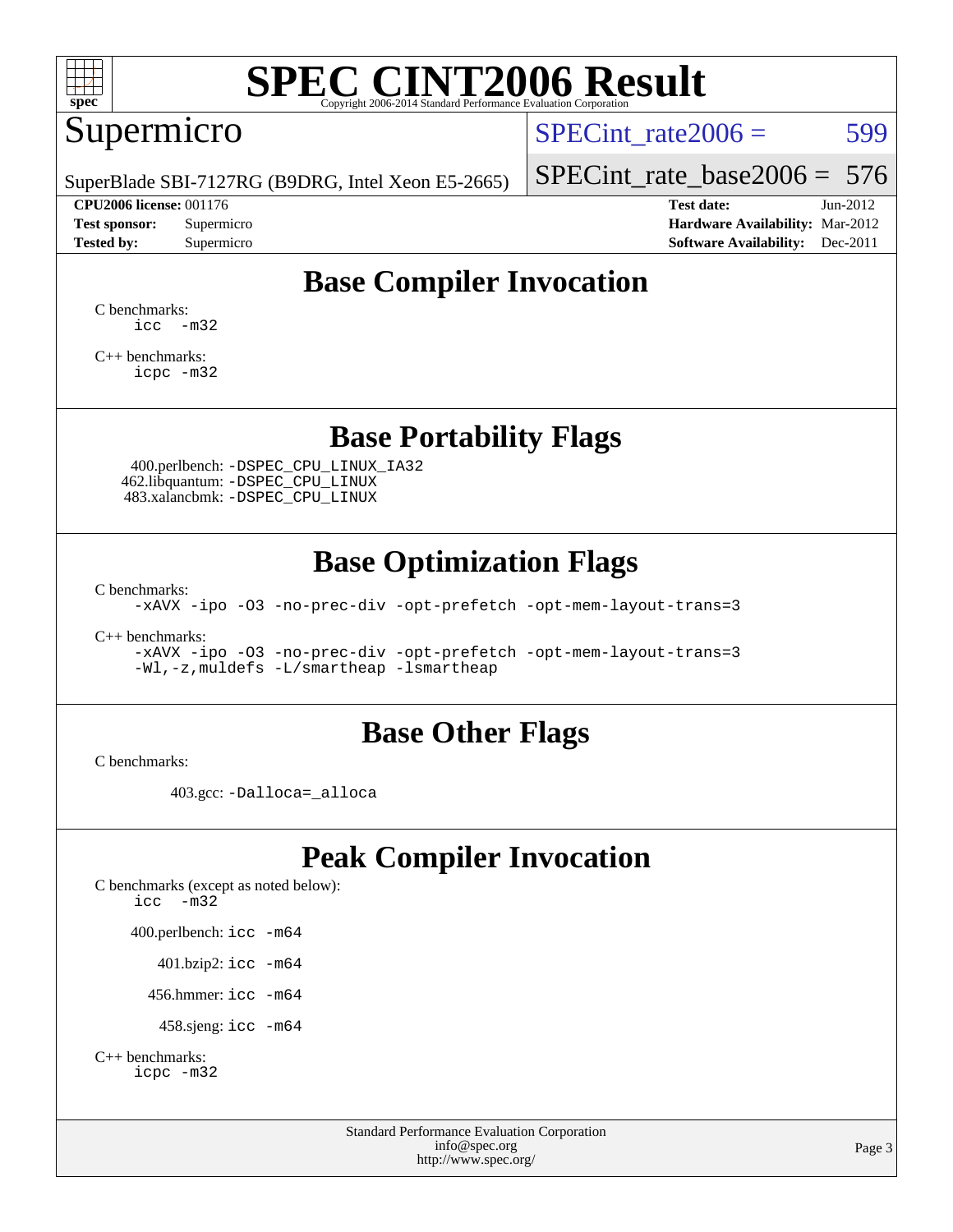

#### **[SPEC CINT2006 Result](http://www.spec.org/auto/cpu2006/Docs/result-fields.html#SPECCINT2006Result)** Copyright 2006-2014 Standard Performance Evaluation C

Supermicro

SPECint rate $2006 = 599$ 

SuperBlade SBI-7127RG (B9DRG, Intel Xeon E5-2665)

[SPECint\\_rate\\_base2006 =](http://www.spec.org/auto/cpu2006/Docs/result-fields.html#SPECintratebase2006) 576

**[CPU2006 license:](http://www.spec.org/auto/cpu2006/Docs/result-fields.html#CPU2006license)** 001176 **[Test date:](http://www.spec.org/auto/cpu2006/Docs/result-fields.html#Testdate)** Jun-2012 **[Test sponsor:](http://www.spec.org/auto/cpu2006/Docs/result-fields.html#Testsponsor)** Supermicro **[Hardware Availability:](http://www.spec.org/auto/cpu2006/Docs/result-fields.html#HardwareAvailability)** Mar-2012 **[Tested by:](http://www.spec.org/auto/cpu2006/Docs/result-fields.html#Testedby)** Supermicro **Supermicro [Software Availability:](http://www.spec.org/auto/cpu2006/Docs/result-fields.html#SoftwareAvailability)** Dec-2011

## **[Peak Portability Flags](http://www.spec.org/auto/cpu2006/Docs/result-fields.html#PeakPortabilityFlags)**

 400.perlbench: [-DSPEC\\_CPU\\_LP64](http://www.spec.org/cpu2006/results/res2012q3/cpu2006-20120626-23191.flags.html#b400.perlbench_peakCPORTABILITY_DSPEC_CPU_LP64) [-DSPEC\\_CPU\\_LINUX\\_X64](http://www.spec.org/cpu2006/results/res2012q3/cpu2006-20120626-23191.flags.html#b400.perlbench_peakCPORTABILITY_DSPEC_CPU_LINUX_X64) 401.bzip2: [-DSPEC\\_CPU\\_LP64](http://www.spec.org/cpu2006/results/res2012q3/cpu2006-20120626-23191.flags.html#suite_peakCPORTABILITY401_bzip2_DSPEC_CPU_LP64) 456.hmmer: [-DSPEC\\_CPU\\_LP64](http://www.spec.org/cpu2006/results/res2012q3/cpu2006-20120626-23191.flags.html#suite_peakCPORTABILITY456_hmmer_DSPEC_CPU_LP64) 458.sjeng: [-DSPEC\\_CPU\\_LP64](http://www.spec.org/cpu2006/results/res2012q3/cpu2006-20120626-23191.flags.html#suite_peakCPORTABILITY458_sjeng_DSPEC_CPU_LP64) 462.libquantum: [-DSPEC\\_CPU\\_LINUX](http://www.spec.org/cpu2006/results/res2012q3/cpu2006-20120626-23191.flags.html#b462.libquantum_peakCPORTABILITY_DSPEC_CPU_LINUX) 483.xalancbmk: [-DSPEC\\_CPU\\_LINUX](http://www.spec.org/cpu2006/results/res2012q3/cpu2006-20120626-23191.flags.html#b483.xalancbmk_peakCXXPORTABILITY_DSPEC_CPU_LINUX)

## **[Peak Optimization Flags](http://www.spec.org/auto/cpu2006/Docs/result-fields.html#PeakOptimizationFlags)**

[C benchmarks](http://www.spec.org/auto/cpu2006/Docs/result-fields.html#Cbenchmarks):

```
 400.perlbench: -xAVX(pass 2) -prof-gen(pass 1) -ipo(pass 2) -O3(pass 2)
                -no-prec-div(pass 2) -prof-use(pass 2) -auto-ilp32
        401.bzip2: -xAVX(pass 2) -prof-gen(pass 1) -ipo(pass 2) -O3(pass 2)
                -no-prec-div(pass 2) -prof-use(pass 2) -opt-prefetch
                -auto-ilp32 -ansi-alias
          403.gcc: -xAVX -ipo -O3 -no-prec-div
         429.mcf: basepeak = yes
       445.gobmk: -xAVX(pass 2) -prof-gen(pass 1) -prof-use(pass 2)
                -ansi-alias -opt-mem-layout-trans=3
       456.hmmer: -xAVX -ipo -O3 -no-prec-div -unroll2 -auto-ilp32
         458.sjeng: -xAVX(pass 2) -prof-gen(pass 1) -ipo(pass 2) -O3(pass 2)
                -no-prec-div(pass 2) -prof-use(pass 2) -unroll4
                -auto-ilp32
   462.libquantum: basepeak = yes
       464.h264ref: -xAVX(pass 2) -prof-gen(pass 1) -ipo(pass 2) -O3(pass 2)
                -no-prec-div(pass 2) -prof-use(pass 2) -unroll2
                -ansi-alias
C++ benchmarks: 
      471.omnetpp: -xAVX(pass 2) -prof-gen(pass 1) -ipo(pass 2) -O3(pass 2)
                -no-prec-div(pass 2) -prof-use(pass 2) -ansi-alias
                -opt-ra-region-strategy=block -Wl,-z,muldefs
                -L/smartheap -lsmartheap
        473.astar: basepeak = yes
   483.xalanchmk: basepeak = yes
```